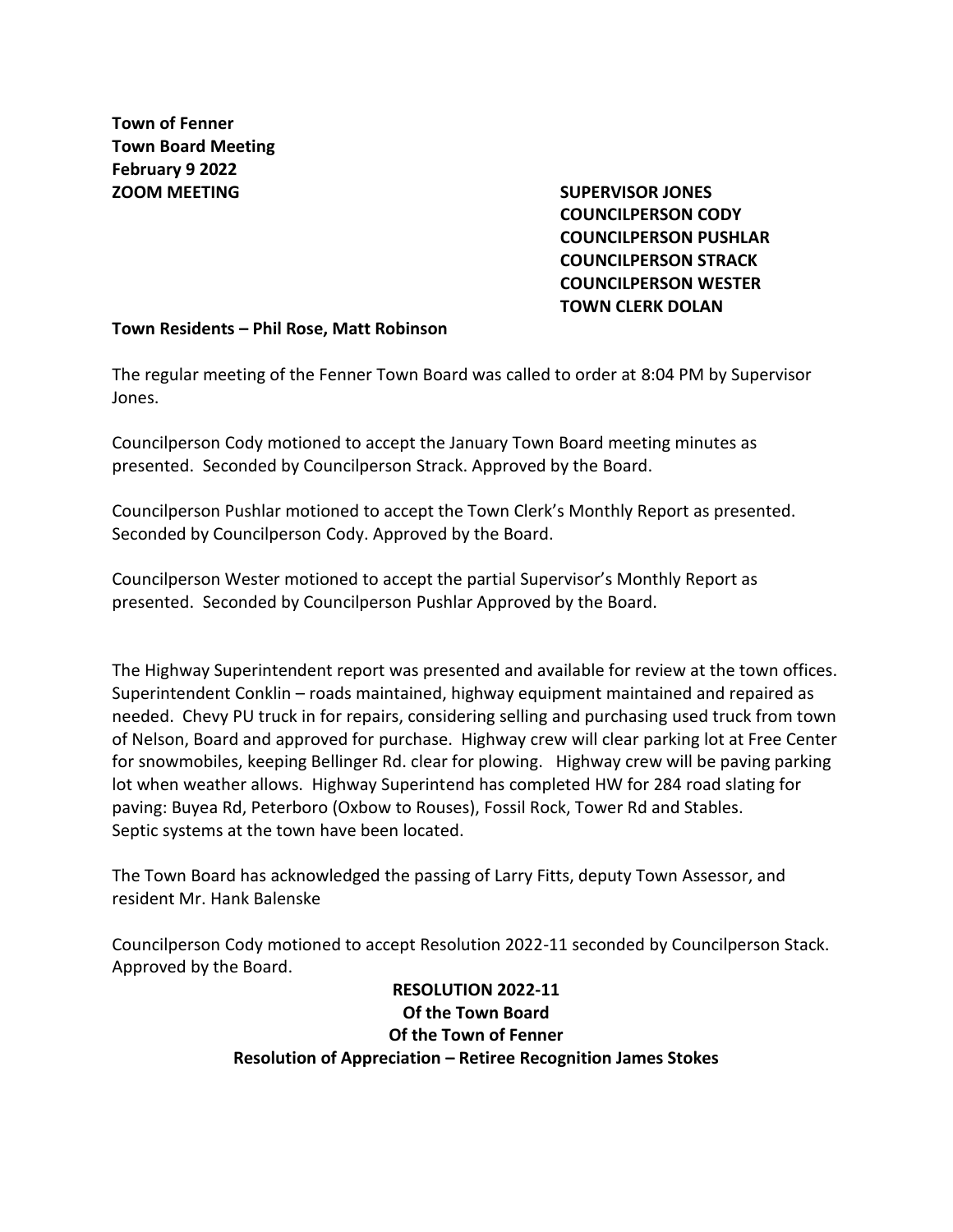**WHEREAS,** the Fenner Town Board believes that town employees should be recognized for their faithful service to the public:

**WHEREAS,** recognition of the distinguished service of certain town employees with an upcoming retirement is in order,

**NOW, THEREFORE, BE IT RESOLVED** that the Fenner Town Board hereby recognizes the dedicated contributions of James Stokes upon his retirement.

Councilperson Strack motioned to accept Resolution 2022-12 seconded by Councilperson Cody. Approved by the Board.

# **RESOLUTION 2022-12 Of the Town Board Of the Town of Fenner Resolution of Appreciation – Retiree Recognition**

**WHEREAS,** the Fenner Town Board believes that town employees should be recognized for their faithful service to the public:

**WHEREAS,** recognition of the distinguished service of certain town employees with an upcoming retirement is in order,

**NOW, THEREFORE, BE IT RESOLVED** that the Fenner Town Board hereby recognizes the dedicated contributions of Keith Webb upon his retirement.

Councilperson Wester motioned to accept Resolution 2022-13 (amending Resolution 22-1.) seconded by Councilperson Cody Approved by the Board.

# **RESOLUTION 2022 - 13 Amended RESOLUTION 2022 - 1 OF THE TOWN BOARD OF THE TOWN OF FENNER ORGANIZATIONAL APPOINTMENTS**

Official Newspaper Cazenovia Republican & Official Newspaper Cazenovia Republican & www.townoffenner.com

Health Officer **Madison County Madison County** Zoning Board of Appeals Secretary \$20.00 per hour Planning Board Secretary Monica Cody Registrar of Vital Statistics @ \$300.00 per year Lisa Dolan Zoning and Codes Officer Roger Cook Town Attorney Costello, Cooney and Fearon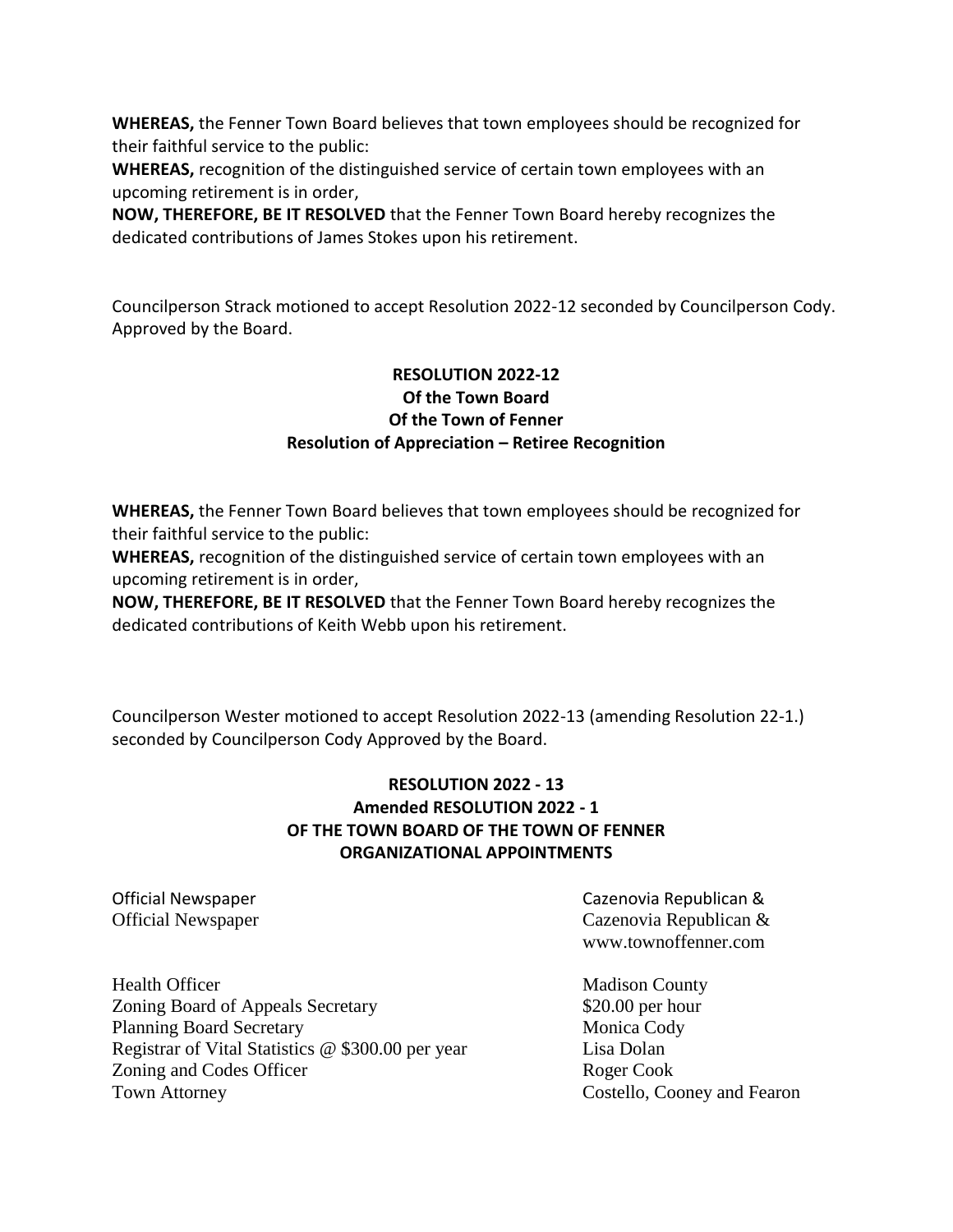Youth Recreation Committee Reps Bill Wester & Mark Costello FREE Center Board liaison Bill Wester Emergency Management Committee David Jones, Robbie Conklin,

Building and Maintenance liaison Bill Cody Highway Dept. liaison Hannah Strack & Adam Pushlar

Official Bank Community Bank Grievance Board @ \$50.00 per member / Gregory Gavula, Bill Parry

Town Historian @ \$100.00 per year Gerald A. Davies Dog Control Officer @ \$1,800.00 per year Gordon Baker Secretary to Supervisor & Bookkeeper @ \$15,400.00 per yr. Carol Roberts Budget Officer @ \$2,550.00 per year David Jones Deputy Supervisor Hannah Strack Election Board Inspectors Madison County Board of

Regular Monthly Town Board Meeting 2nd Wed of month 8:00

Mileage rate per mile  $$0.55$  (pre-approved by Bd) Salaries of Elected Officials per year Supervisor \$8,700.00

Assessor @ \$13,325.00 per year Brian Fitts Monthly salaries to be paid Between 25th & end of month Purchases without Town Board approval \$1000 Zoning and Planning Clerk @ \$1,200.00. /Year Lisa Dolan Town Clerk  $\omega$  9.500.00. /Year Lisa Dolan Deputy Town Clerks @\$20.00 per hour Christine Mandel Record Access Officer Lisa Dolan Investment Policy 2022 No change from 2021 Procurement Policy 2022 No change from 2021 IT and Computer Use Policy Fee Schedule Municipal Building Use Policy Town Property Leases

Hannah Strack

 per meeting & Fred Bosworth Justices @5288.00 Clerk . @ 5770.00

> Elections pm

Councilmen 4 @ \$2,100.00 Highway Supt. \$55,760.00 Town Justice \$5,875.00 Town Clerk \$8,550.00

#### **Health Insurance – Highway Department ONLY-2021**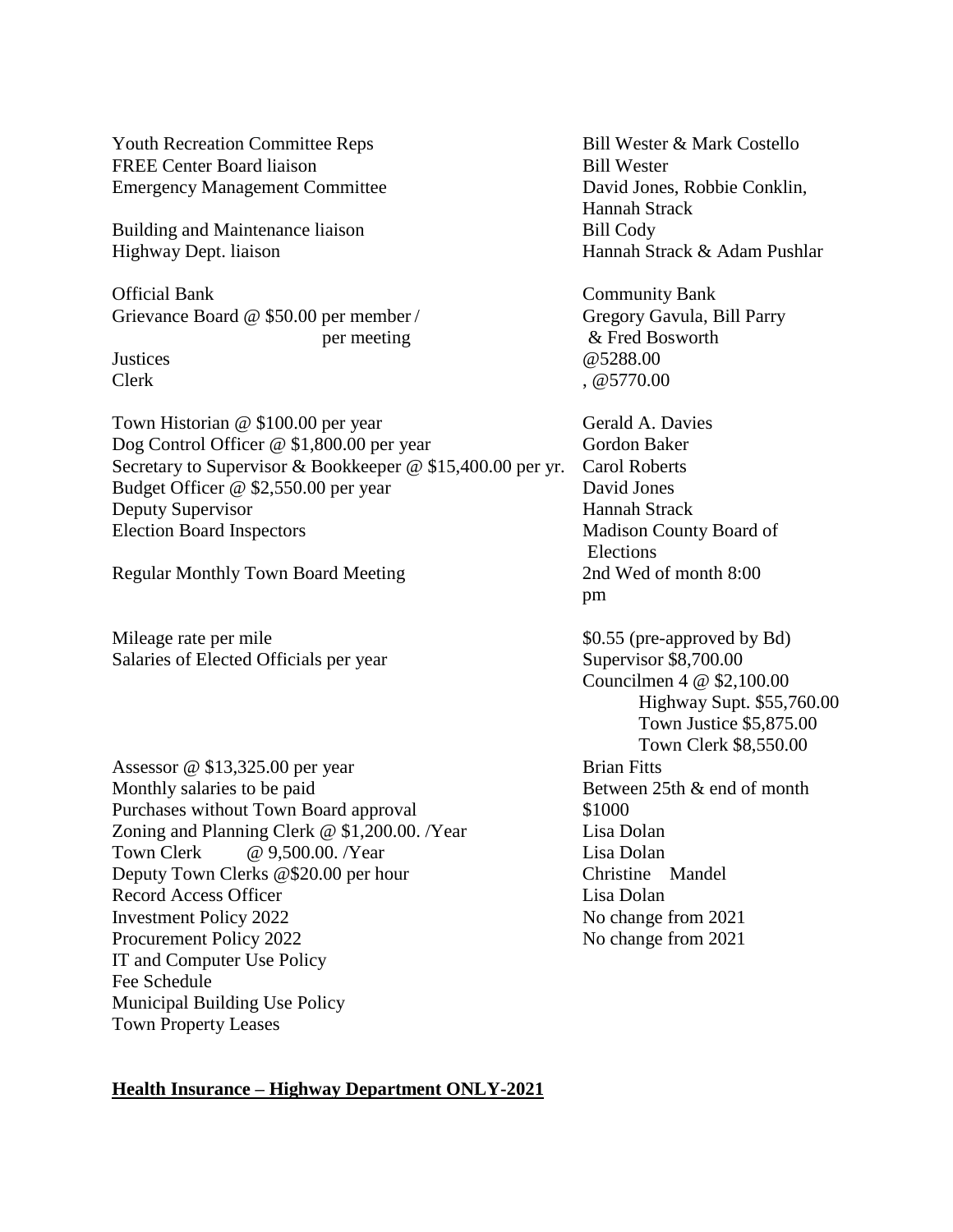|                    | Town       | Town       | Employee  |                        |
|--------------------|------------|------------|-----------|------------------------|
|                    | portion of | portion of | portion   | <b>NO INS</b>          |
|                    | Single     | Family     | of Family | <b>BONUS</b>           |
|                    | Coverage   | Coverage   | Coverage  |                        |
|                    |            |            |           |                        |
| Highway            | 100%       | 100%       | 0%        | Maximum 3000.00 to be  |
| Superintendent     |            |            |           | paid in 4 installments |
|                    |            |            |           |                        |
| Full-time highway  |            |            |           | YES $(1/2)$ as         |
| employees hired    | 100%       | 60%        | 40%       | below                  |
| prior              |            |            |           |                        |
| to January 1, 2015 |            |            |           |                        |
|                    |            |            |           |                        |
| Full-time highway  |            |            |           |                        |
| employees hired    | 100%       | 45%        | 55%       | NO.                    |
| after              |            |            |           |                        |
| January 1, 2015    |            |            |           |                        |

**Highway Superintendent** - Town will provide coverage (both individual & family) **For all full-time highway employees hired prior to January 1, 2015:**

- Health insurance will be provided for individual employees Town will pay 60% of family coverage
- **For all full-time highway employees hired after January 1, 2015:** Health insurance will be provided for individual employee Town will pay 45% of family coverage
- Employees opting into health insurance, insurance will commence on date of hire. **Pay Scale – Highway Department ONLY-2020**
	- **3 -** Machine Equipment Operators **(MEO) at \$23.00/hour New employees** will receive **\$1 less per hour** for their six months. **(\$22.00/hour) 2 - MEO/Mechanics** at **.50 cents more** per hour **(\$23.00/hour + \$0.50/hour (23.50)**
	- **1 - MEO/Deputy** at **75 cents more** per hour **(\$23.00/hour+\$0.75/hour) (23.75**)

# \***It is up to the individual employee to take overtime hours as comp time, all at once, or apportioned but must be used by December 31 of the year accrued. HIGHWAY DEPARTMENT 2020**

The longevity is as follows:

|           | 5 years of service - \$400.00 per year<br>10 years of service - \$800.00 per year<br>15 years of service - \$1,000.00 per year              |
|-----------|---------------------------------------------------------------------------------------------------------------------------------------------|
| Holidays: | New Year's Day, Memorial Day, Fourth of July, Labor Day, Election Day,<br>Thanksgiving, Christmas and 6 floating days - a total of 13 days. |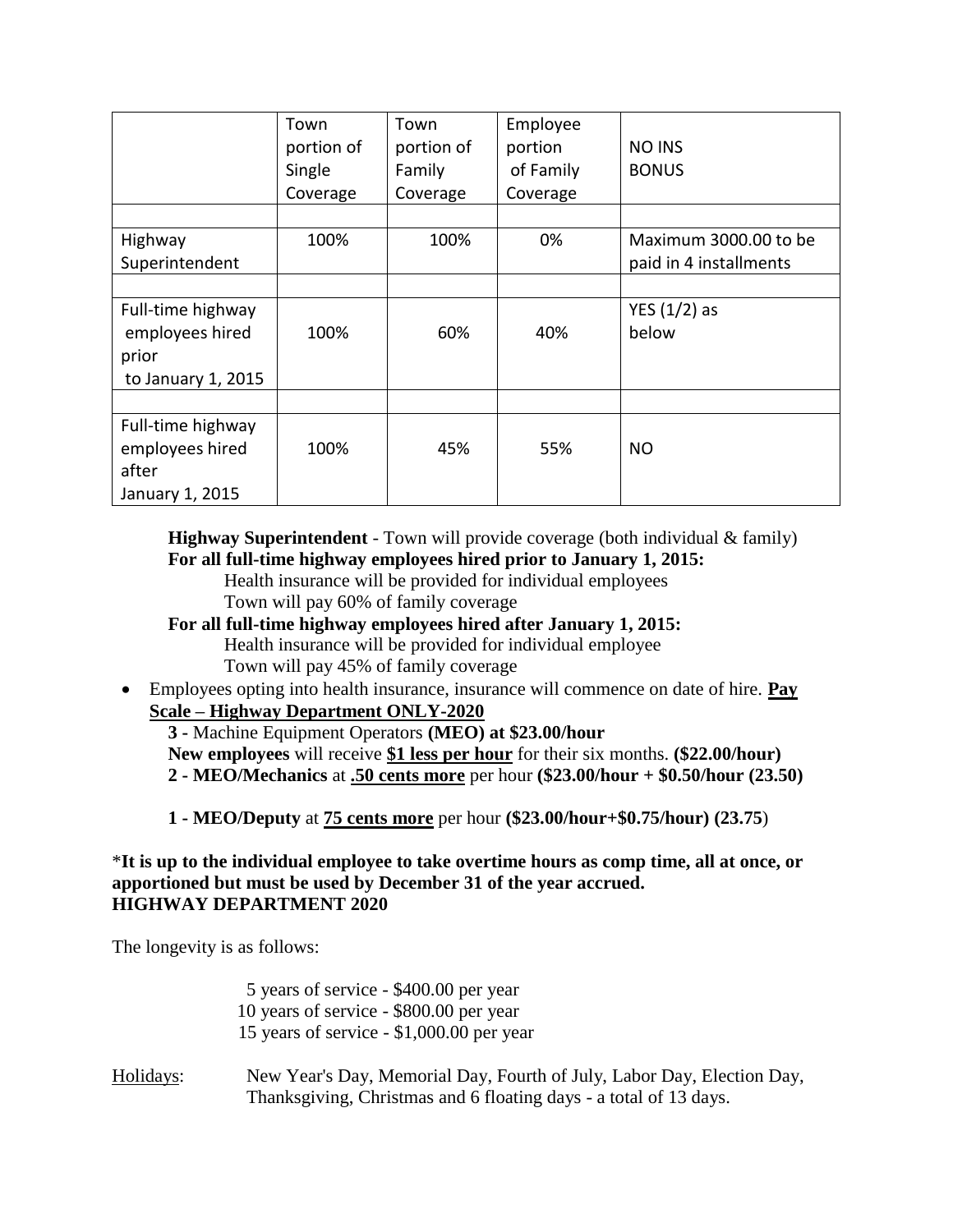Vacation: 2 weeks after 1 year 3 weeks after 5 years

### Sick & Personal days for Full Time Employees:

Employees will be granted six (6) sick days (48 hours) annually; unused sick time will be carried over to the next year to be used for sick time only. Sick days are granted without loss remuneration annually on January 1<sup>st</sup>.

Unused sick leave shall carry over and accumulate to a maximum or 120 days (towards NYSLRS, if the employee is eligible).

Employees opting into health insurance, insurance will commence on date of hire.

#### PER NYSLRS for all Tier 3 and 4 members:

Section 41(j) of the Retirement and Social Security Law (RSSL) provides an optional sick leave benefit. If your employer has chosen to offer this benefit, you may receive service credit for your unused, unpaid sick leave days at retirement. To be eligible for this benefit, you must retire directly from public employment or within a year after separating from service. The additional credit is determined by dividing the total unused, unpaid sick leave days by 260. For most members, the maximum number of sick leave days allowable is 165. However, for some members employed by New York State, the maximum is 200 days. Contact your employer or refer to your Member Annual Statement to determine if your employer has adopted this benefit.

The additional credit is determined by dividing the total unused, unpaid sick leave days by 260. For most members, the maximum number of sick leave days allowable is 165. However, for some members employed by New York State, the maximum is 200 days. Contact your employer or refer to your Member Annual Statement to determine if your employer has adopted this benefit.

Employees will be granted six (6) personal days (48 hours) annually. Upon separation of employment, the employee cannot be paid for the unused balance. Personal days are granted without loss of remuneration annually on January 1st.

#### New Employees starting after the New Year

Twelve (12) month employees commencing work after the start of the work year will be immediately credited with one (1) day of sick leave for each three (3) remaining months of their work year to a maximum of three (3) days for that initial partial year.

Unused personal days may not be carried over to succeeding years.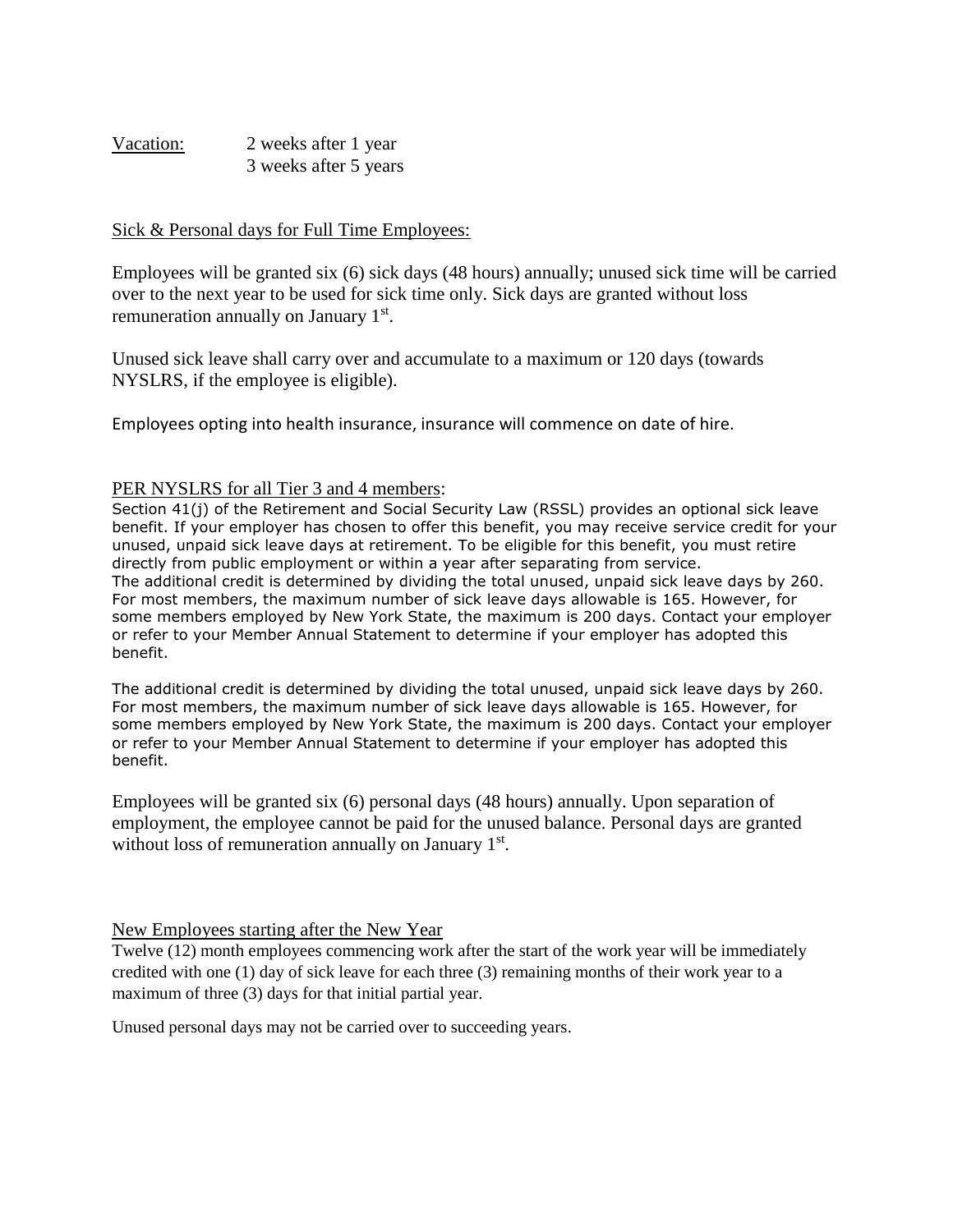# Health Insurance: Will be provided for all full time highway employees. \*All new employees will pay 55% of the Family Coverage. Health Insurance will be provided for the Highway Superintendent.

#### Comp Time:

Compensatory time must used be before the end of each calendar year (December 31).

### **Old Business:**

Handbook – adding new employee insurance start date see amended resolution 2022-13, Board will follow up with Town's Attorney to have this completed.

Comprehensive Plan – Town clerk will assemble a group to work on this, including town board members, planning board members, ZBA members and local residents.

ARPA Funds – money spent on firewall

#### **New Business**

Fenner Clean up Days – Friday May 13 12-6 and Saturday May 14 8-2 – MADCO would like to be in conjunction with Earth Day/Clean up days not just dump days – would like us to reach out to organizations to support (ie. Boys scouts, water clean-up etc.)

Roger Cook out of town until April – business as usual, contact town clerk with questions.

Gordon Baker out of town at least 6 weeks, residents should contact 911 with animal control issues

Town offices reopening in March  $1<sup>st</sup>$ , Board meeting will be in person,  $2<sup>nd</sup>$  Wednesday of each month at 8pm Town Clerk office hours Wednesday 4 – 7 pm.

### **Town Supervisor updates – County New – Delphi Falls**

Madison County has received a 1 million dollar grant for new trails. Madison County has hired an architect for 375,000.00 To design a convention center to be located on the premises.